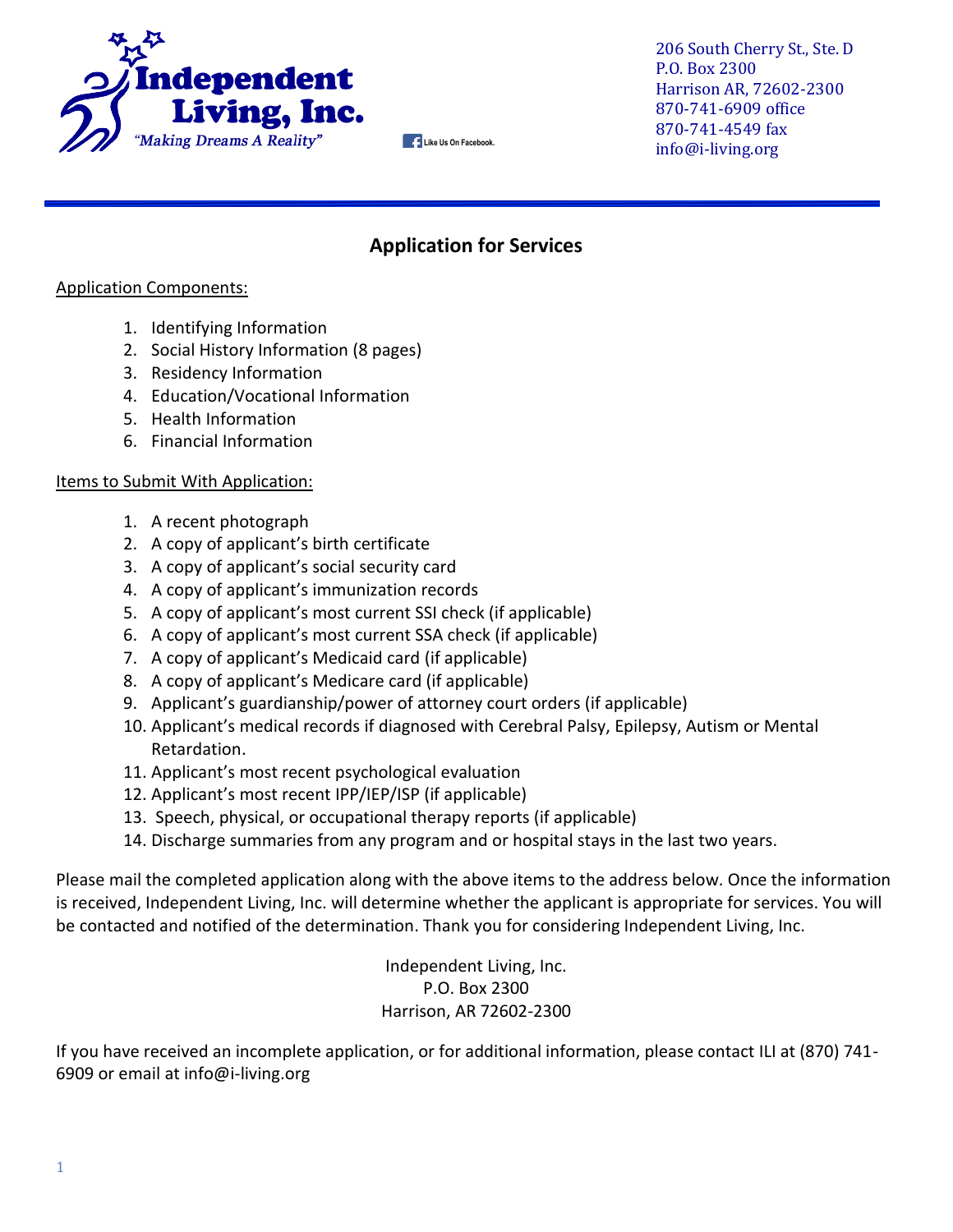# **Social History**

| Names of Siblings:                                                                                                                       |                | Age: Level of Education: | Occupation:               |
|------------------------------------------------------------------------------------------------------------------------------------------|----------------|--------------------------|---------------------------|
|                                                                                                                                          |                |                          |                           |
| Please list if the applicant is his/her own legal guardian. Yes<br>If no please list applicant's guardian/power of attorney information. |                | No                       |                           |
|                                                                                                                                          |                |                          |                           |
| Name                                                                                                                                     | <b>Address</b> | Phone #                  | Relationship to applicant |
|                                                                                                                                          |                |                          |                           |

Please give a brief description of the applicant's personality (behaviors, hobbies, likes, and dislikes, etc)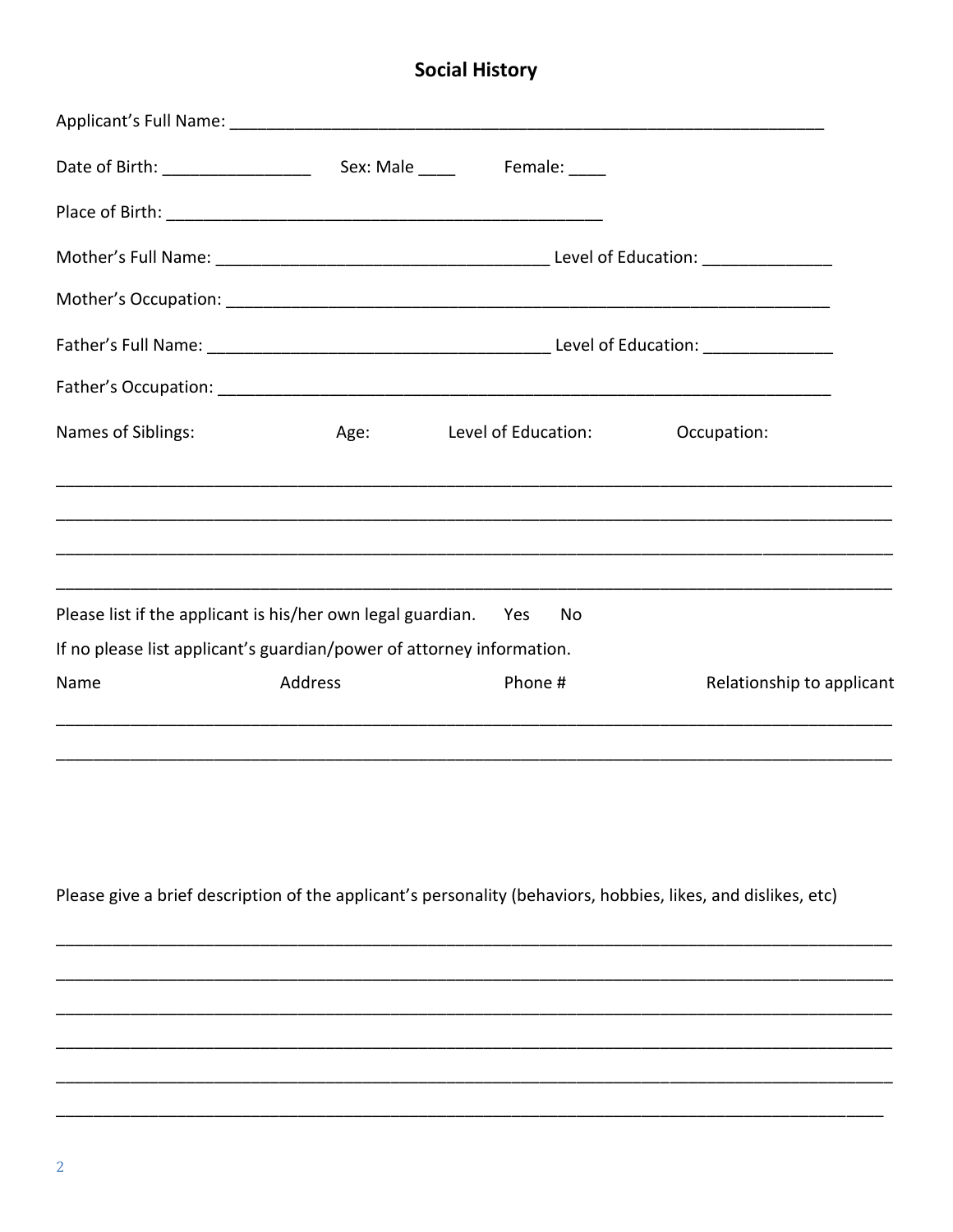Please describe any challenging or negative behaviors (type, frequency, trigger, resolution, etc)

| Please describe activity level (Circle one)                                           | Low | Moderate | High |
|---------------------------------------------------------------------------------------|-----|----------|------|
| Please describe aggression level (Circle one)                                         | Low | Moderate | High |
| Please describe any self-stimulating behaviors (type, frequency, triggers, etc)       |     |          |      |
|                                                                                       |     |          |      |
|                                                                                       |     |          |      |
|                                                                                       |     |          |      |
| Please describe any possible injurious behaviors towards others or self-inflicted.    |     |          |      |
|                                                                                       |     |          |      |
|                                                                                       |     |          |      |
|                                                                                       |     |          |      |
|                                                                                       |     |          |      |
|                                                                                       |     |          |      |
|                                                                                       |     |          |      |
|                                                                                       |     |          |      |
|                                                                                       |     |          |      |
| Please describe the type of assistance the applicant requires in the following areas: |     |          |      |
|                                                                                       |     |          |      |
|                                                                                       |     |          |      |
|                                                                                       |     |          |      |
|                                                                                       |     |          |      |
|                                                                                       |     |          |      |
|                                                                                       |     |          |      |
|                                                                                       |     |          |      |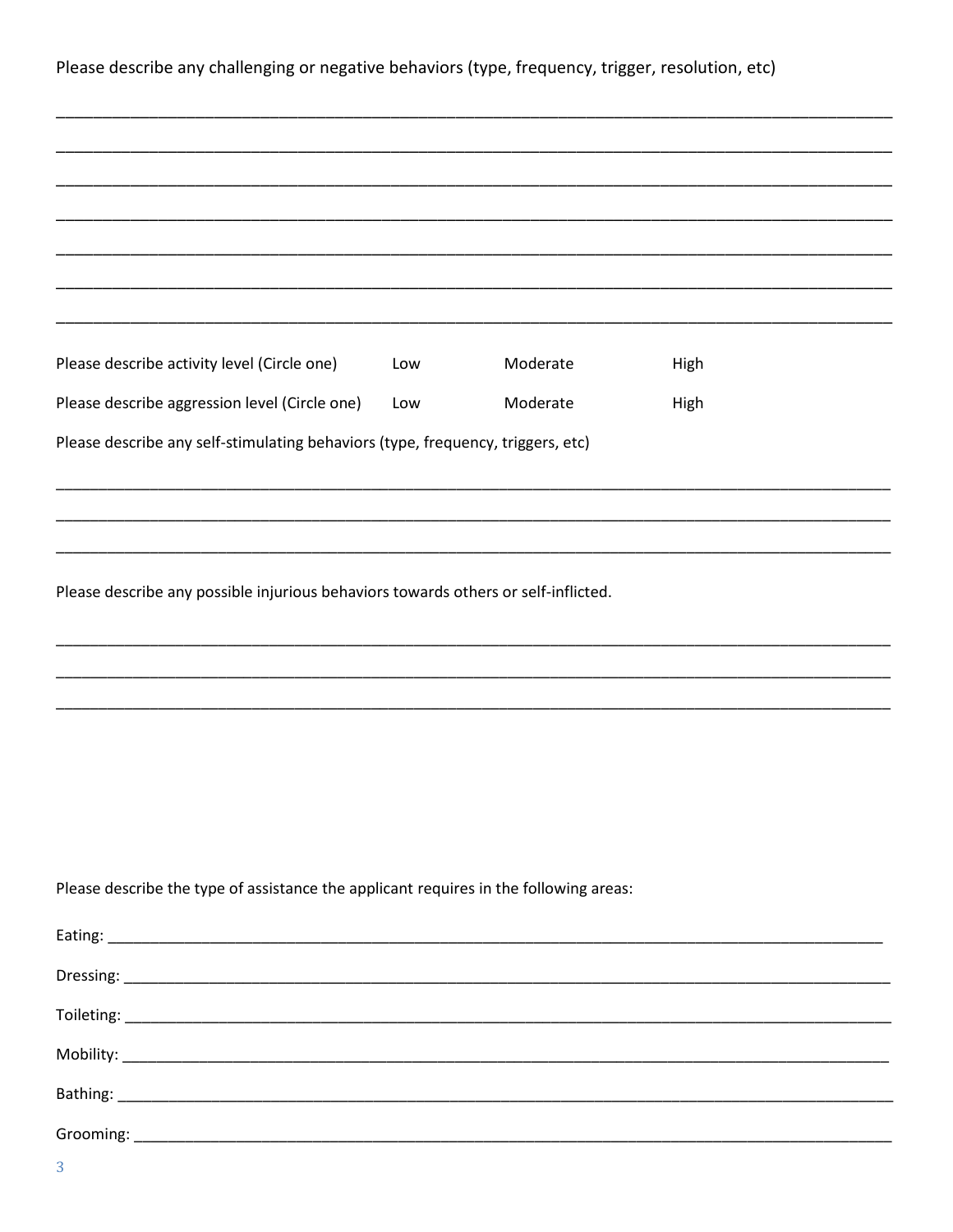## **Health Information**

| Please list the applicant's physical description:                        |                                                                                               |  |  |
|--------------------------------------------------------------------------|-----------------------------------------------------------------------------------------------|--|--|
| Height: ______________ Weight: _____________ Hair Color: ____________    | Eye Color: _____________                                                                      |  |  |
|                                                                          |                                                                                               |  |  |
| What is the applicant's primary diagnosis?                               |                                                                                               |  |  |
|                                                                          | Mental Retardation __________ Autism ________ Cerebral Palsy ________ Epilepsy/Seizures _____ |  |  |
| Down syndrome _____                                                      |                                                                                               |  |  |
| Other diagnosis/Medical conditions: (Diabetes, High Blood Pressure, etc) |                                                                                               |  |  |
|                                                                          |                                                                                               |  |  |
|                                                                          |                                                                                               |  |  |
|                                                                          |                                                                                               |  |  |
| Please describe seizure activity (type, frequency, treatment, etc)       |                                                                                               |  |  |
|                                                                          |                                                                                               |  |  |
|                                                                          |                                                                                               |  |  |
|                                                                          |                                                                                               |  |  |
| Is the applicant ambulatory? Yes or No                                   |                                                                                               |  |  |
|                                                                          |                                                                                               |  |  |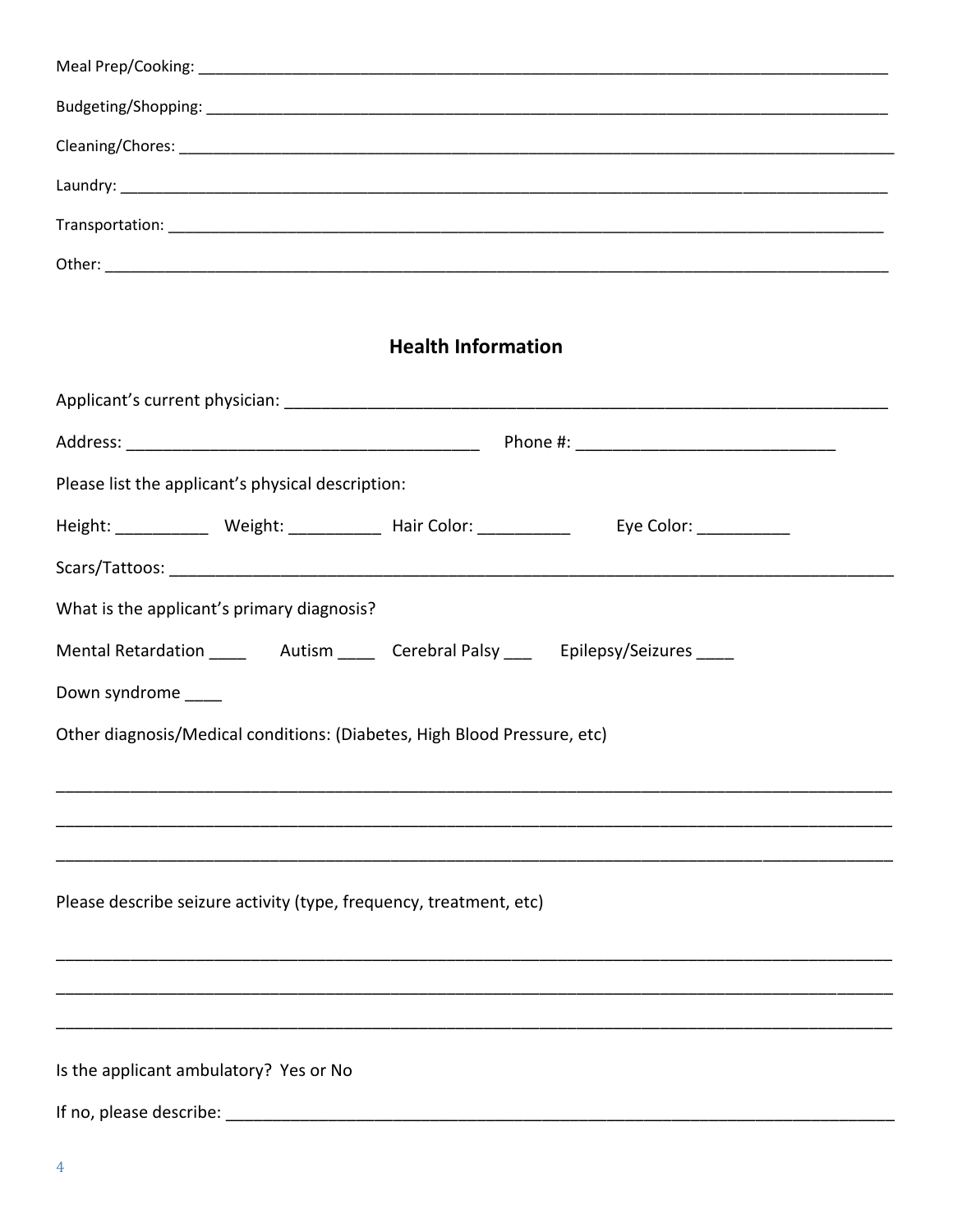| Is applicant verbal? Yes or No |                                                                                                                   |         |
|--------------------------------|-------------------------------------------------------------------------------------------------------------------|---------|
|                                | If no, please describe applicant's ability to communicate:                                                        |         |
|                                |                                                                                                                   |         |
|                                |                                                                                                                   |         |
|                                | Please list any allergies to food, medications, etc and the treatment used in the event the applicant is exposed. |         |
|                                |                                                                                                                   |         |
|                                | Please list all over the counter/prescribed medications the applicant is currently taking.                        |         |
| Medication:                    | Dosage:                                                                                                           | Reason: |
|                                |                                                                                                                   |         |
|                                |                                                                                                                   |         |
|                                |                                                                                                                   |         |
|                                |                                                                                                                   |         |
|                                |                                                                                                                   |         |
|                                |                                                                                                                   |         |
|                                |                                                                                                                   |         |
|                                |                                                                                                                   |         |
|                                |                                                                                                                   |         |
|                                |                                                                                                                   |         |
|                                |                                                                                                                   |         |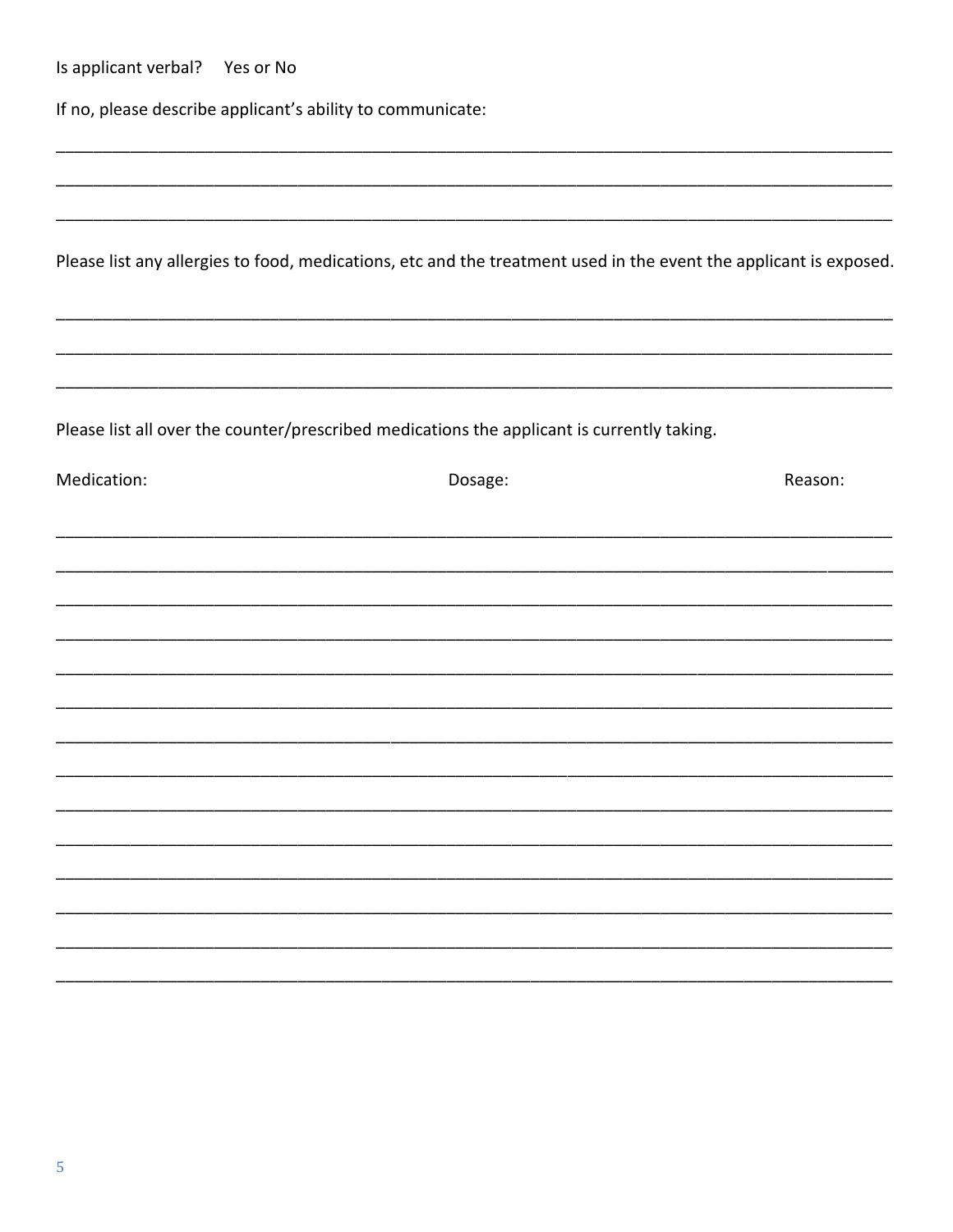Please list and describe any special health or medical concerns regarding the applicant in detail.

| Please list the applicant's insurance information. |  |  |  |  |
|----------------------------------------------------|--|--|--|--|
|                                                    |  |  |  |  |
| Private Insurance Company/Other:                   |  |  |  |  |
|                                                    |  |  |  |  |
|                                                    |  |  |  |  |
|                                                    |  |  |  |  |
|                                                    |  |  |  |  |

## **Residency Information**

Please describe the applicant's current living arrangements, including place of residence, length of stay, others in the home, and reason for leaving/moving.

| What type of living arrangement is the applicant seeking? |  |
|-----------------------------------------------------------|--|
|                                                           |  |
|                                                           |  |
|                                                           |  |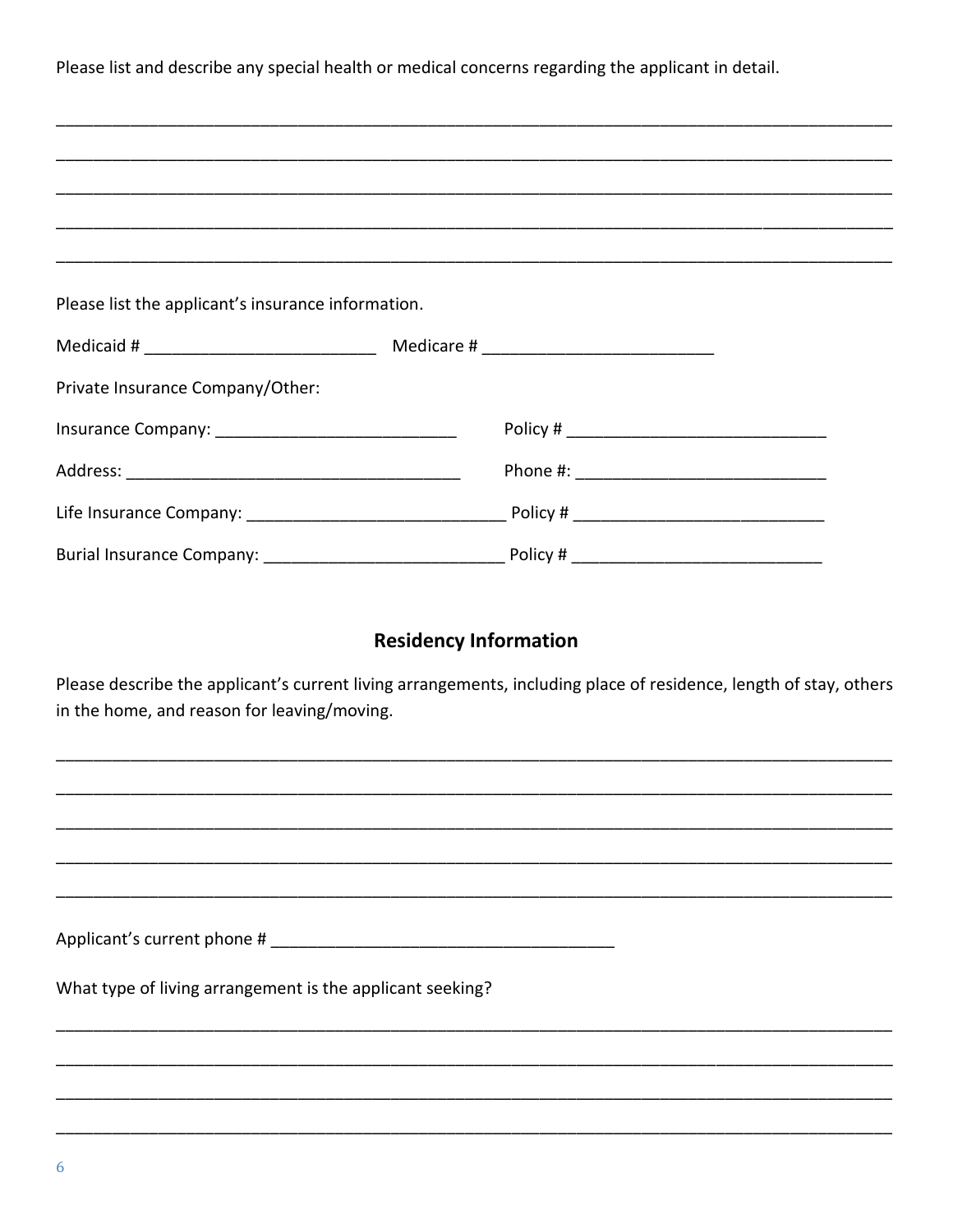Please list the places the applicant has lived in the past ten years, the approximate dates of residence, whether it was a hospital or other facility, and if so, the name of the hospital/facility.

| City/State<br>(Dates) To/From Hospital/Facility Y or N |                                                                           |                                                                                                      | Name of Hospital/Facility |
|--------------------------------------------------------|---------------------------------------------------------------------------|------------------------------------------------------------------------------------------------------|---------------------------|
|                                                        |                                                                           |                                                                                                      |                           |
|                                                        | Has the applicant ever lived in a H.U.D. funded apartment/house/facility? |                                                                                                      | Don't Know<br>No<br>Yes   |
|                                                        |                                                                           |                                                                                                      |                           |
|                                                        |                                                                           | Has the applicant ever been evicted from a H.U.D. funded apartment/house/facility? Yes No Don't Know |                           |
|                                                        |                                                                           |                                                                                                      |                           |
|                                                        | Has the applicant ever served in the US military? Yes No                  | Don't Know                                                                                           |                           |
|                                                        |                                                                           |                                                                                                      |                           |
|                                                        |                                                                           | <b>Education/Vocational Information</b>                                                              |                           |
|                                                        | Please list the applicant's educational history:                          |                                                                                                      |                           |
| School                                                 | Dates                                                                     | Location                                                                                             | Grade completed           |
|                                                        |                                                                           |                                                                                                      |                           |
|                                                        |                                                                           | Did the applicant graduate from high school or receive a Certificate of completion?                  | Don't Know<br>No<br>Yes   |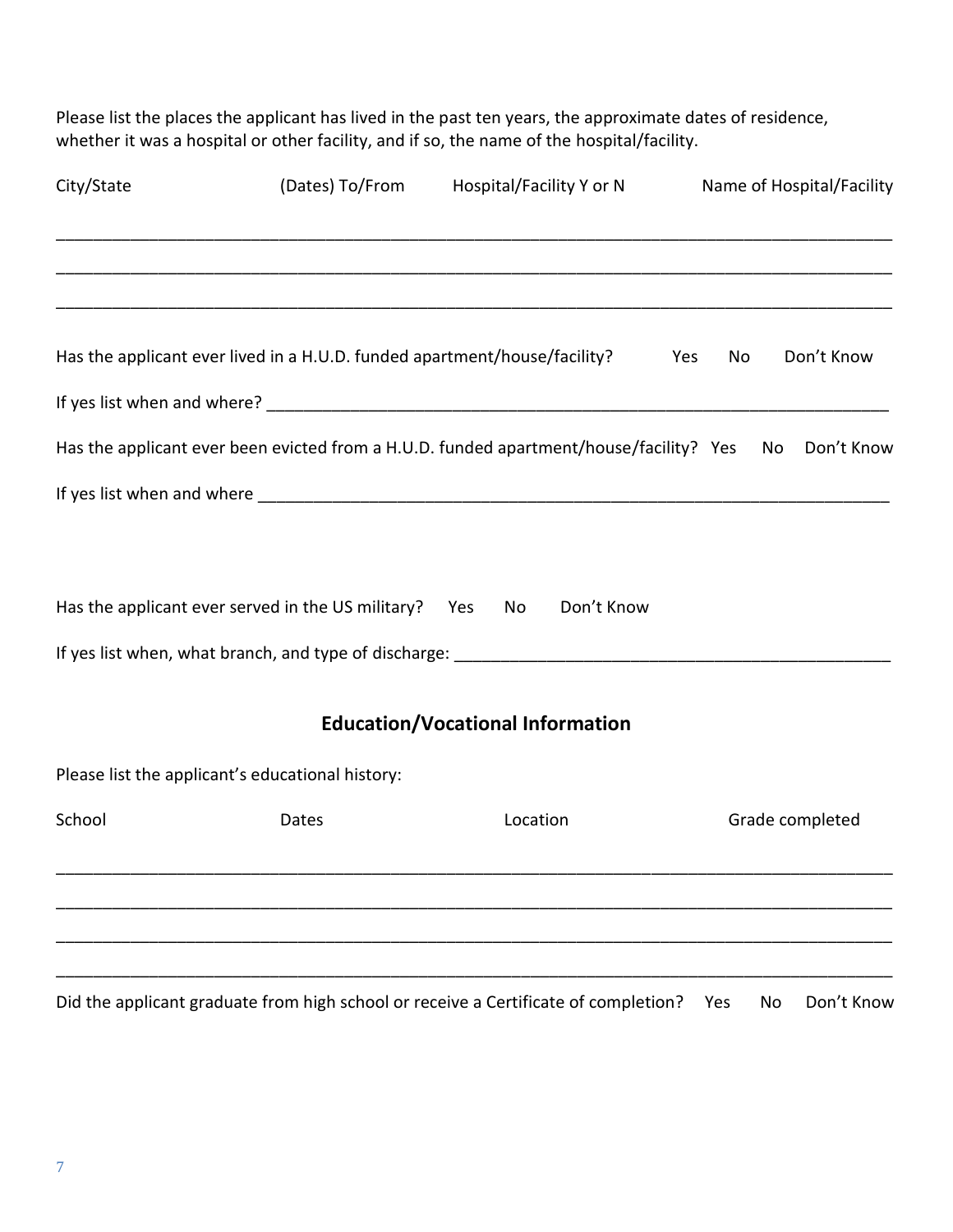| in, including current programs and day centers. | Please list any information regarding vocational training the applicant has completed or may have participated |                   |                  |            |                    |                    |
|-------------------------------------------------|----------------------------------------------------------------------------------------------------------------|-------------------|------------------|------------|--------------------|--------------------|
| Location                                        | Dates                                                                                                          |                   | Type of Training |            |                    | Reason for Leaving |
|                                                 | Has the applicant ever received services from Arkansas Rehabilitation Services? Yes                            |                   |                  |            | No                 | Don't Know         |
|                                                 |                                                                                                                |                   |                  |            |                    |                    |
|                                                 | Please list the applicant's employment history if any exists.                                                  |                   |                  |            |                    |                    |
| Employer                                        | Dates                                                                                                          | <b>Job Duties</b> |                  |            | Reason for Leaving |                    |
|                                                 |                                                                                                                |                   |                  |            |                    |                    |
|                                                 | Please list any special skills the applicant has that would be helpful in seeking and obtaining employment.    |                   |                  |            |                    |                    |
|                                                 |                                                                                                                |                   |                  |            |                    |                    |
|                                                 |                                                                                                                |                   |                  |            |                    |                    |
|                                                 | <b>Financial Information</b>                                                                                   |                   |                  |            |                    |                    |
| If yes please list the following:               | Dose the applicant have a savings account? (Circle one)                                                        | Yes               | No.              | Don't Know |                    |                    |
| Current balance: ________________________       |                                                                                                                |                   |                  |            |                    |                    |
| If yes please list the following:               | Dose the applicant have a checking account? (Circle one) Yes                                                   |                   | No               | Don't Know |                    |                    |
| Current balance: _________________________      |                                                                                                                |                   |                  |            |                    |                    |
| If yes please list the following:               | Does the applicant have a trust fund? (Circle one) Yes                                                         | No                | Don't Know       |            |                    |                    |
|                                                 |                                                                                                                |                   |                  |            |                    |                    |